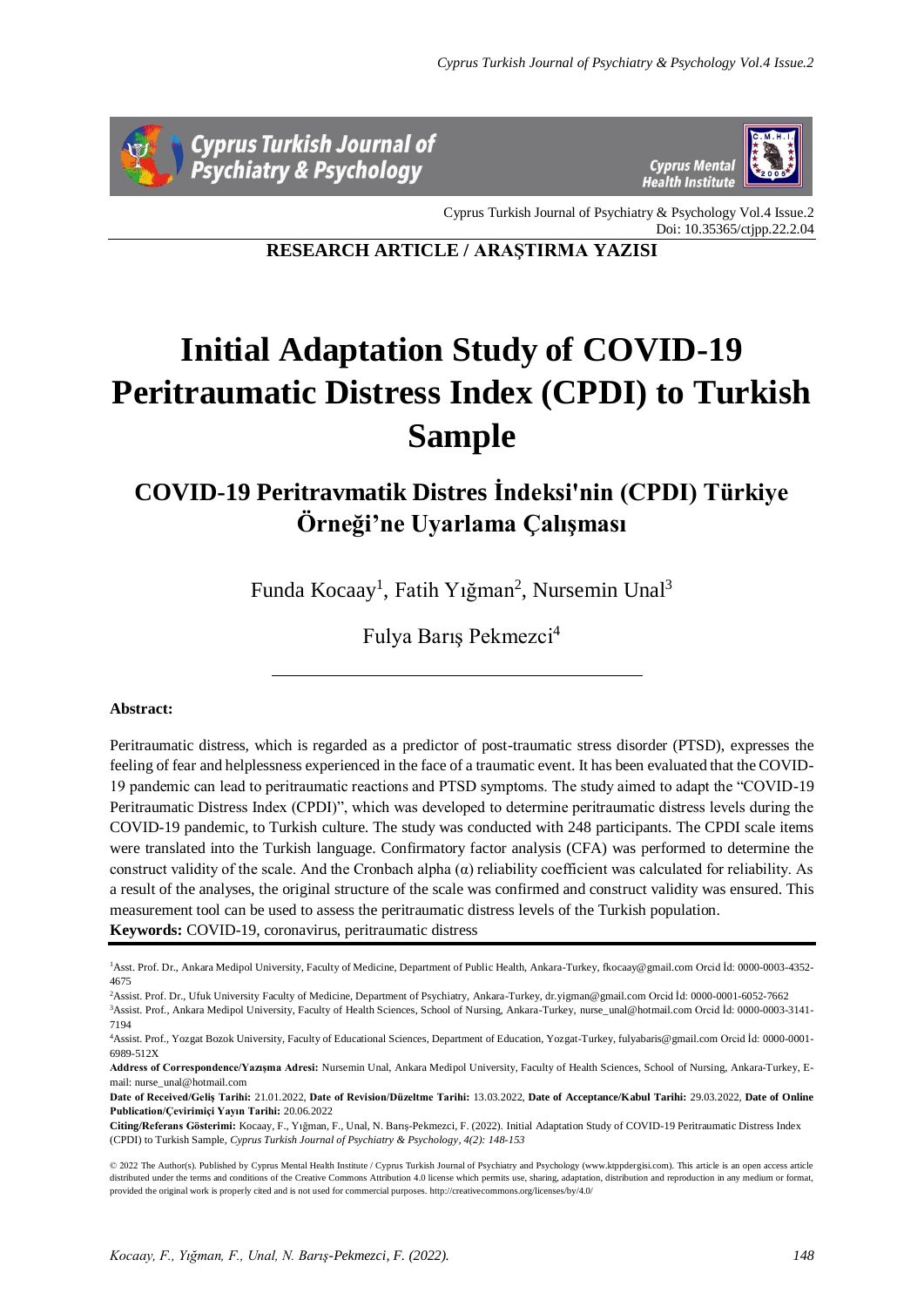# **Öz:**

Travma sonrası stres bozukluğunun yordayıcısı olarak kabul edilen peritravmatik distres, travmatik bir olay karşısında yaşanan korku ve çaresizlik duygusunu ifade eder. COVID-19 pandemisinin peritravmatik reaksiyonlara ve travma sonrası stres bozukluğu semptomlarına yol açabileceği değerlendirilmiştir. Çalışmada, COVID-19 pandemisi sırasında peritravmatik distres düzeylerini belirlemek amacıyla geliştirilen "COVID-19 Peritravmatik Distres İndeksi (CPDI)" nin Türk kültürüne uyarlanması amaçlanmıştır. Çalışma 248 katılımcı ile gerçekleştirilmiştir. CPDI ölçeğindeki maddeler Türkçe'ye çevrilmiştir. Ölçeğin yapı geçerliğini belirlemek için doğrulayıcı faktör analizi (DFA) yapılmıştır. Güvenirlik için ise Cronbach alfa (α) güvenirlik katsayısı hesaplanmıştır. Analizler sonucunda ölçeğin orijinal yapısı doğrulanmış ve yapı geçerliliği sağlanmıştır. Bu ölçüm aracı, Türk nüfusunun peritravmatik distres düzeylerini değerlendirmek için kullanılabilir.

**Anahtar Kelimeler:** COVID-19, koronavirüs, peritravmatik distres

# **Introduction**

The existence of microorganisms that cause pandemics is as old as human history itself. Ever since it came into being, mankind has struggled with many epidemic diseases such as plague, smallpox, leprosy, malaria, and cholera (Watts, 1997). The coronavirus (COVID-19), which first appeared in China and was named SARS-CoV-2, spread all over the world in a short time (Lu, Stratton & Tang, 2020). The first case in Turkey was detected on March 11, 2020, and on the same date, a 'pandemic' was declared by the World Health Organization (WHO) (WHO, 2020).

Pandemics are traumatic life events that threaten all people, lead to widespread fear and anxiety, and disrupt the natural flow of life (Bostan et al., 2020). The COVID-19 pandemic, which is considered to be the greatest challenge faced by humanity since the Second World War, has spread rapidly all over the world; due to quarantine and isolation measures, it has had a global impact, particularly on business life, social life and daily life (United Nations, 2020; Xiang et al., 2020). The compulsory use of personal protective equipment and strict and mandatory quarantine measures aimed at controlling the spread of the disease are among the negative effects of the disease on mental health (Brooks et al., 2020).

The uncertainty caused by the pandemic process, disruption of daily life, fear of catching the virus and infecting family members, fear of death, and socioeconomic problems give rise to anxiety and mental distress (Caglar et al., 2021; Nikopoulou et al., 2021). Considering studies related to past epidemics, it was reported that 80 percent of the population had a high level of fear of being infected during the MERS epidemic (Lee, Kim & Kang, 2016). According to the first online survey study conducted in China on the COVID-19 epidemic, it was shown to cause moderate to severe psychological effects in 53.8% and severe distress in 8.1% of participants (Wang et al., 2020).

Peritraumatic distress, which is regarded as a predictor of post-traumatic stress disorder (PTSD), expresses the feeling of fear and helplessness experienced in the face of a traumatic event (Brunet et al., 2001). It has been evaluated that the COVID-19 pandemic can lead to peritraumatic reactions and PTSD symptoms (Nikopoulou et al., 2021; Plomecka et al., 2020; Samson & Shah, 2020). One of the most comprehensive studies measuring the level of peritraumatic distress due to the COVID-19 pandemic was conducted with more than 7,000 participants from 13 countries, and it was evaluated that the level of distress was highest in Vietnam, Egypt and Bangladesh, respectively (Marzo et al., 2021). This study reported that distress levels may vary between countries, and that female gender and low education level were associated with the level of distress. A study carried out with 13,000 participants from different countries revealed the adverse effects of the COVID-19 pandemic, including PTSD-related symptoms (Plomecka et al., 2020). A study conducted with medical school students in the United Arab Emirates revealed that more than half of the participants experienced distress (Saravanan et al., 2020). Considering the presence of COVID-19-related peritraumatic distress worldwide, the presence of peritraumatic distress was detected in one third of individuals in South Korea (Yoon et.al., 2021), China (Qiu et al., 2020) and Italy (Constantini & Mazzotti, 2020). In Iran, these rates were found to be 47% for moderate distress and 14.1% for severe distress among adult participants (Jahanshahi et.al., 2020). In Brazil, moderate distress was evaluated in 52% and severe distress in 18.8% of adults sampled (Zhang et.al., 2020).

Although the level of peritraumatic distress varies from country to country, it is clear that it is a common problem. Evaluating individuals' peritraumatic experiences and providing psychological and social support are of vital importance both in the pandemic process and in the normalization process (Caglar et al., 2021). To enable each country to manage mental health services according to its own needs, early detection of individuals with mental health problems is very important. Revealing the impact of the COVID-19 pandemic on mental health can contribute to reducing long-term morbidity and mortality and to improving mental health services. For this reason, the lack of a measurement tool suitable for Turkish culture to determine the distress levels experienced by individuals during the COVID-19 process constitutes the starting point of this research.

This research aims to adapt the "COVID-19 Peritraumatic Distress Index (CPDI)" scale, which was developed to determine peritraumatic distress levels during the COVID-19 pandemic, to Turkish culture. In line with this aim, the following research questions were asked:

1. What is the reliability level of the COVID-19 Peritraumatic Distress Index (CPDI) scale?

2. What is the construct validity level of the COVID-19 Peritraumatic Distress Index (CPDI) scale?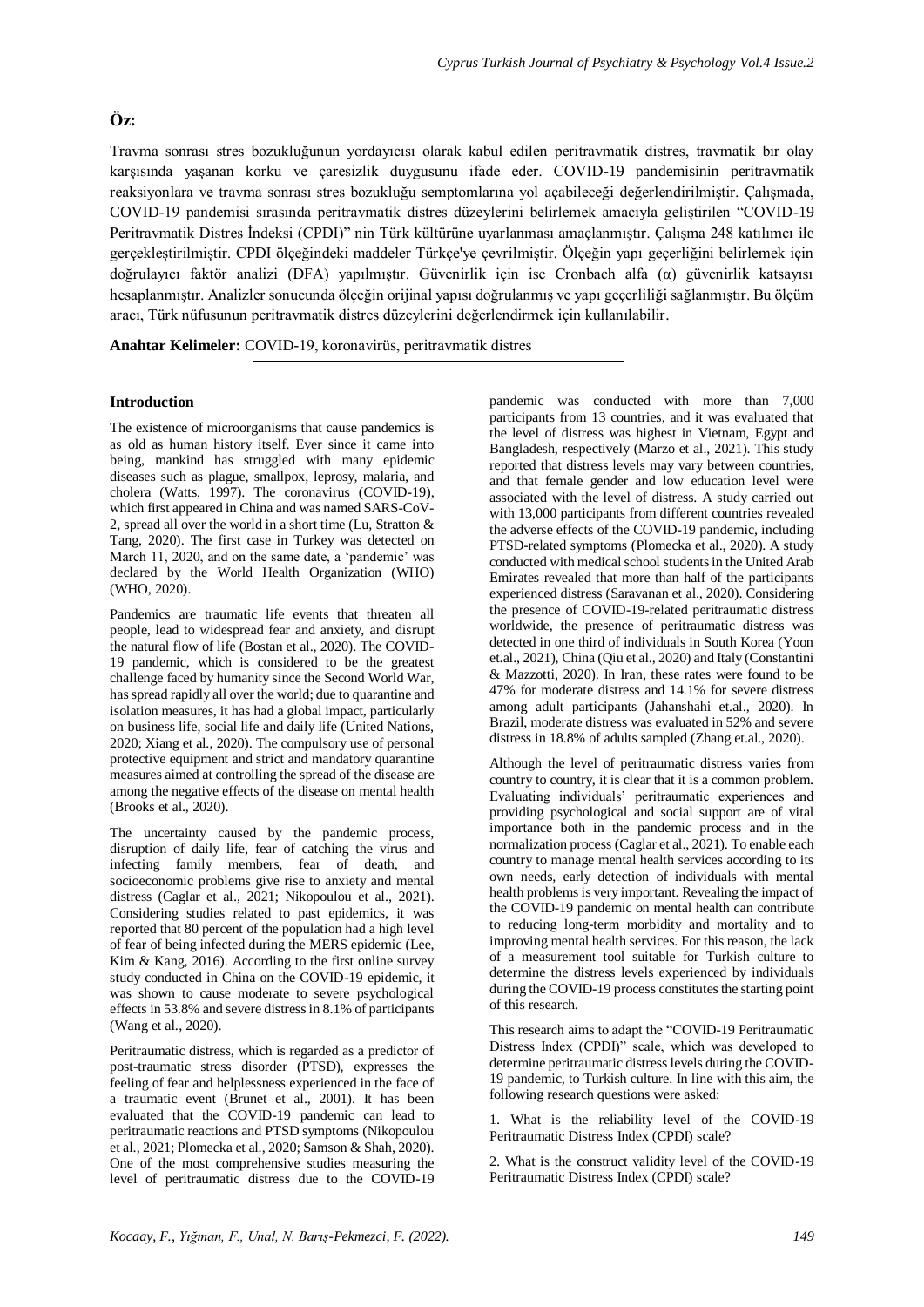The CPDI scale has been adapted to many different cultures such as Spain (Jiménez, Rieker, Reales & Ballesteros, 2021), Italy (Constantini & Mazzotti, 2020), Iran (Jahanshahi et al., 2020) and Germany (Liu & Heinz, 2020) and is still used in many studies (Abad et al., 2020; Megalakaki et al., 2021; Miller et.al., 2020). The fact that the CPDI scale is a valid and reliable measurement tool, its extensive use, and the lack of an appropriate measurement tool that measures COVID-19-related peritraumatic distress in Turkish culture makes the current research important.

**Table 1.** Dimensions of the original CPDI scale

| Dimensions | Dimension names                             | Item numbers related to dimension |
|------------|---------------------------------------------|-----------------------------------|
|            | Negative mood                               | M1 M2 M3 M4 M5                    |
| D2         | Changes in behavior and cognitive abilities | M6 M7 M8 M9 M10 M11 M12           |
| D3         | Tiredness and hyperreactivity               | M13 M14 M15 M16 M17 M20 M21       |
| D4         | Somatization                                | M18 M19 M22 M23 M24               |

The CPDI scale consists of items related to anxiety, depression, specific phobias, cognitive change, avoidance, compulsive behavior, physical symptoms and loss of social functioning in the past week. Cronbach's alpha  $(\alpha)$ reliability coefficient for the total scale was calculated as 0.95 (Qiu et al., 2020). The scale has been applied in many regions in China. Children under 18 years of age were also included in the study, but the age range was not specified.

#### **The adaptation procedure**

# **Translation of CPDI scale items**

The CPDI scale items were translated into Turkish by following the translation-back translation procedure. In the translation procedure, first of all, the 24 items were translated into Turkish. After this, the opinion of one Turkish language and literature expert was obtained, and the suggested revisions were made. The translated and revised Turkish form was translated back into English and the opinion of one English language and literature expert was obtained. The translation procedure was finalized with the cooperation of a Turkish language expert, an English language expert, and due to the fact that the scale is closely related to the field of psychiatry, an academic member from the field of psychiatry.

# **Data collection**

The implementations were completed with the necessary permission obtained from the scale owner. In addition, the necessary ethical permission was provided for the data collection. After obtaining all permissions, the data were applied to 14 people as a trial implementation in order to collect information about whether there were any incomprehensible points. The main implementation of the CPDI scale was made on 248 participants via Google Forms.

# **Participants**

In order to determine the construct validity of the CPDI scale, the sample size should be at least 10-15 times the number of items (Cohen & Swerdik, 2009; Field, 2009; Hair, Black, Babin & Anderson, 2019). Besides, the CPDI scale consists of 24 items. At this point, it can be said that the data collected from 248 people within the scope of the study are sufficient for confirmatory factor analysis (CFA).

**Methods**

# **Information about the CPDI scale**

The original form of the CPDI scale consists of 4 dimensions and 24 items. The items were scaled on a 5 point Likert-type scale (0=never, 1=occasionally, 2=sometimes, 3=often, 4=most of the time). The names of the dimensions and the item numbers belonging to the dimensions were given in Table 1.

Before the scale administration, some questions containing personal information were asked to the participants. Through these questions, it was aimed to obtain some descriptive information about the research group. According to the personal information form, it was detected that  $64.1\%$  (159) of the participants were female and 35.9% (89) were male. The ages of the participants ranged from 16 to 65. In addition, 83.5%  $(207)$  of the participants were vaccinated and 16.2% (40) were not vaccinated yet. While 46% (114) of the participants had a family history of COVID-19, 54% (134) had no family members who had had COVID-19. However, 6.5% (16) of the participants had lost a family member because of COVID-19, while 93.5% (232) had not. Based on this information, the fact that the rate and number of people in the research group who had or did not have a family history of COVID-19 were close, and the diversity of the answers, that is, the heterogeneity of the group, are considered important in terms of the representation of the latent construct of the CPDI scale.

The research protocol obtained from the ethics committee (Date: 27.08.2021, Number: 30) is by the provisions of the Declaration of Helsinki. In addition, the participants were informed about the purpose of the research and gave electronic informed consent as a requirement for participation.

# **Data analysis**

Outliers in structural equation models (SEM) can cause model fit statistics and parameter estimations to be inaccurate (Bollen, 1987). Therefore, before determining the construct validity of the CPDI scale, missing data and outliers (extreme values) in the data set should be determined. Firstly, the existence of missing data was examined and no missing data were seen. Then, the presence of extreme values was determined by examining both univariate and multivariate outliers. The univariate outliers were detected via the SPSS 22 program. For detecting univariate outliers, the scores in the data set were converted into z scores and analyzed, and the 1 case with a z score greater than 3.00 was deleted. Then, the multivariate outliers were determined by calculating the Mahalanobis distance via the application developed by Aybek (2021). To calculate Mahalanobis distance, the data file was uploaded to the application developed by Aybek (2021), and 13 multivariate outliers were determined.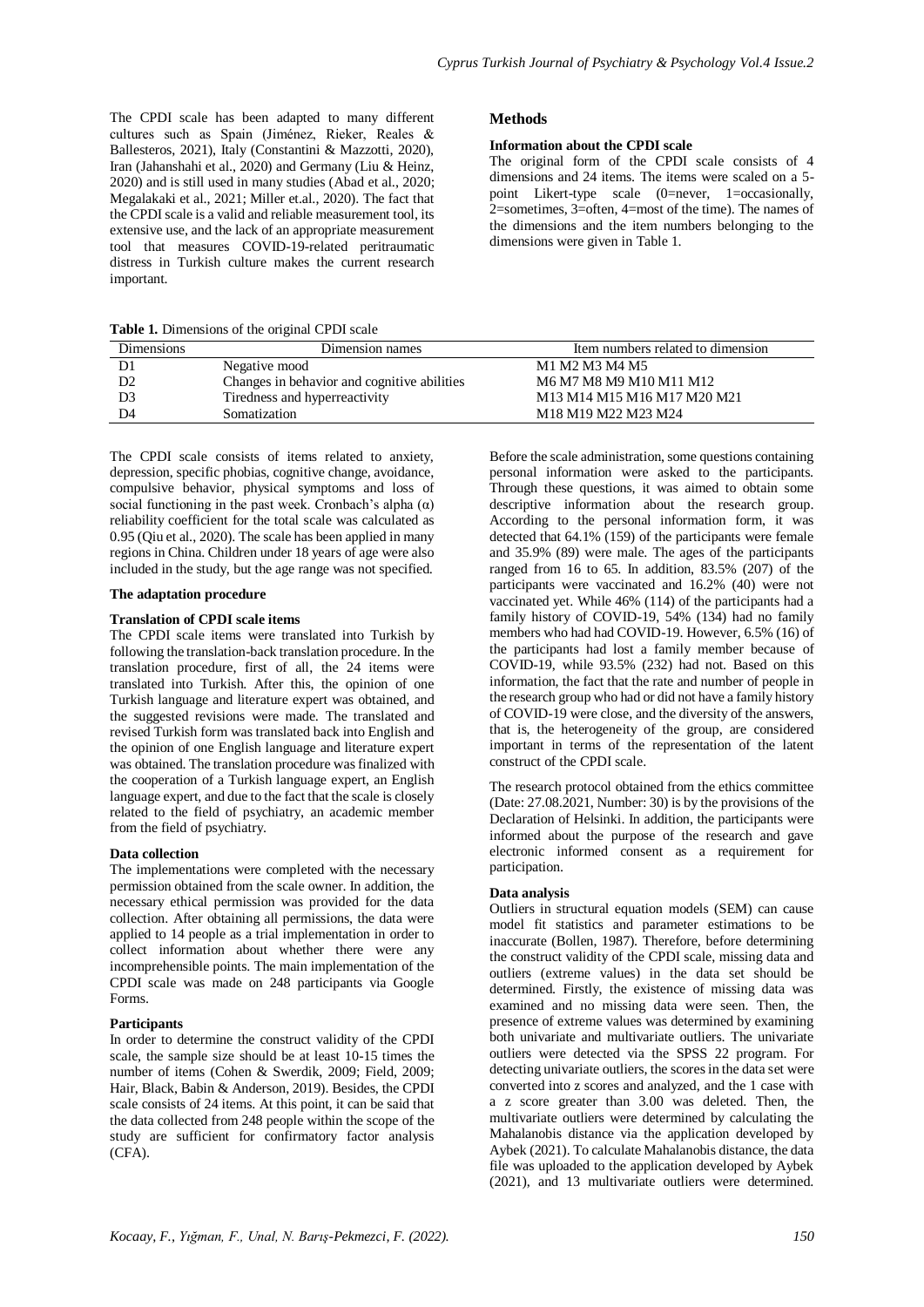These outliers were deleted by the application and the file with no extreme values was downloaded from the system. As a result of the examination of missing data and extreme values, 14 cases were excluded from the analysis, and the analysis continued with 234 cases.

After the missing data and extreme value analysis, CFA was performed to determine the construct validity of the CPDI scale. Although CFA is a frequently used method in the evaluation of structural equation models and measurement models in education and psychology research (Kline, 2010), it is also a frequently used method in cross-cultural adaptation studies. In order to determine the reliability of the scores obtained from the CPDI scale, the Cronbach alpha  $(\alpha)$  reliability coefficient was

calculated. Reliability analysis was performed using SPSS 22 and CFA was performed using the Mplus 7 program.

#### **Results**

# **Reliability analysis**

The reliability of the internal consistency of the scores obtained from the scale was determined by calculating the Cronbach alpha (α) coefficient. Accordingly, the reliability coefficient for the whole scale was calculated as 0.93, which indicates that the CPDI scale has internal consistency (Field, 2009; Hair et al., 2019). Reliability coefficients for the dimensions of the CPDI scale are given in Table 2.

1. Besides, when the factor loadings were examined, it was seen that all factor loadings were positive. In addition to these, some modifications were required to provide model fit. In order to improve the model fit, among the suggested modifications, the correlations defined between the items loaded in the same dimension (between M6 and M7, and between M22 and M23) were made by taking into account the theoretical foundations and justifications (MacCallum, Roznowski & Necowitz, 1992). Existing relationships between items belonging to the same factor are quite

**Table 2.** Reliability coefficients for dimensions of the CPDI scale

| <b>Dimensions</b> | Dimension names                             | Cronbach $\alpha$ values |  |  |
|-------------------|---------------------------------------------|--------------------------|--|--|
| D1                | Negative mood                               | 0.76                     |  |  |
| D2                | Changes in behavior and cognitive abilities | 0.72                     |  |  |
| D3                | Tiredness and hyperreactivity               | 0.91                     |  |  |
| D4                | Somatization                                | 0.84                     |  |  |

When Table 2 is examined, although the reliability of the scores in the D3 dimension is higher than in the other dimensions, the lowest reliability value was calculated in the D2 dimension. According to Field (2009) and Hair et al. (2019), reliability values higher than 0.70 are acceptable for reliable results in the fields of psychology and education (Field, 2009; Hair et al., 2019). Hence, it can be said that the reliability of the CPDI scale scores in terms of both the total scale and its dimensions is provided.

# **Construct validity**

CFA was used to determine the construct validity of the CPDI scale. As aforementioned, the scale consists of dimensions and 24 items. The remaining sample size after cleaning out the outliers was 234. It can be said that the current sample size was sufficient for performing CFA (Cohen & Sverdlik, 2009; Hair et al., 2019; Field, 2009). To estimate the CFA model parameters, the maximum likelihood estimation (MLE) method was used.

As a result of the CFA, the factor loadings (path coefficients) and t values were examined and it was seen that all factor loadings were significant at the 0.05 level. The factor loadings for the CFA model are given in Figure

**Table 3.** Model-fit indices

|    | normal due to the nature of factor analysis. For this reason, |
|----|---------------------------------------------------------------|
| e  | the modifications made in this study are not an application   |
| 4  | that will make the validation of the model suspicious, such   |
| r  | as the definition of covariance among error variances.        |
| e  | However, according to Cudeck and Browne (1983), when          |
| 4  | modification is made, cross-validation analysis is            |
| ). | recommended (Cudeck & Browne, 1983). Nevertheless, in         |
| n  | most studies, this advice is rarely followed in practice      |
|    | (MacCallum et al., 1992). The modifications that were         |
| h  | made contributed positively to the model fit indices (CFI)    |
| n  | and RMSEA). The model parameters obtained are given in        |
| l. | Table 3.                                                      |
|    |                                                               |

| $\overline{\phantom{a}}$<br><b>16</b> | $\cap$ FI<br>u i | <b>COLUMN</b><br>⊥∟⊥ | <b>SRMR</b> | 50T<br><b>D.A.</b> | $\mathcal{D}MSEA$<br>90%                   |
|---------------------------------------|------------------|----------------------|-------------|--------------------|--------------------------------------------|
| $P P T \rightarrow$<br>-05<br><i></i> | $_{0.90}$        | ).89                 | 0.06        | 0.07               | 0.079<br>0.062<br>$\overline{\phantom{a}}$ |

 $*_{p<0.05}$ 

To decide on model data fit, firstly the chi-square  $(\gamma^2)$  test should be examined. The significance level of  $\chi$ <sup> $\land$ 2</sup> values greater than 0.05 shows that model data fit is achieved. According to Table 3, it can be said that the current model data fit has not been achieved. However,  $\chi^2$  can be affected by the sample size (Zimmer & Odum Institute, 2019). Therefore, it is recommended to interpret the model  $\chi$ <sup>2</sup> test together with other general goodness-of-fit indices. When the other model fit indices are examined, and SRMR index of less than 0.08 (Browne & Cudeck,

1993) and RMSEA between 0.05 and 0.08 show an acceptable fit (Hu & Bentler, 1999). Also, CFI and TLI indices between 0.90 and 0.95 indicate acceptable fit (Bentler, 1990). As seen in Table 3, all model fit indices, except TLI, indicate acceptable model fit. Since the model fit indices were evaluated together, not singly, it can be said that it has an acceptable fit for the model constructed within the scope of the research, as shown via the other fit indices. As a result, it can be said that the construct validity of the CPDI scale is provided.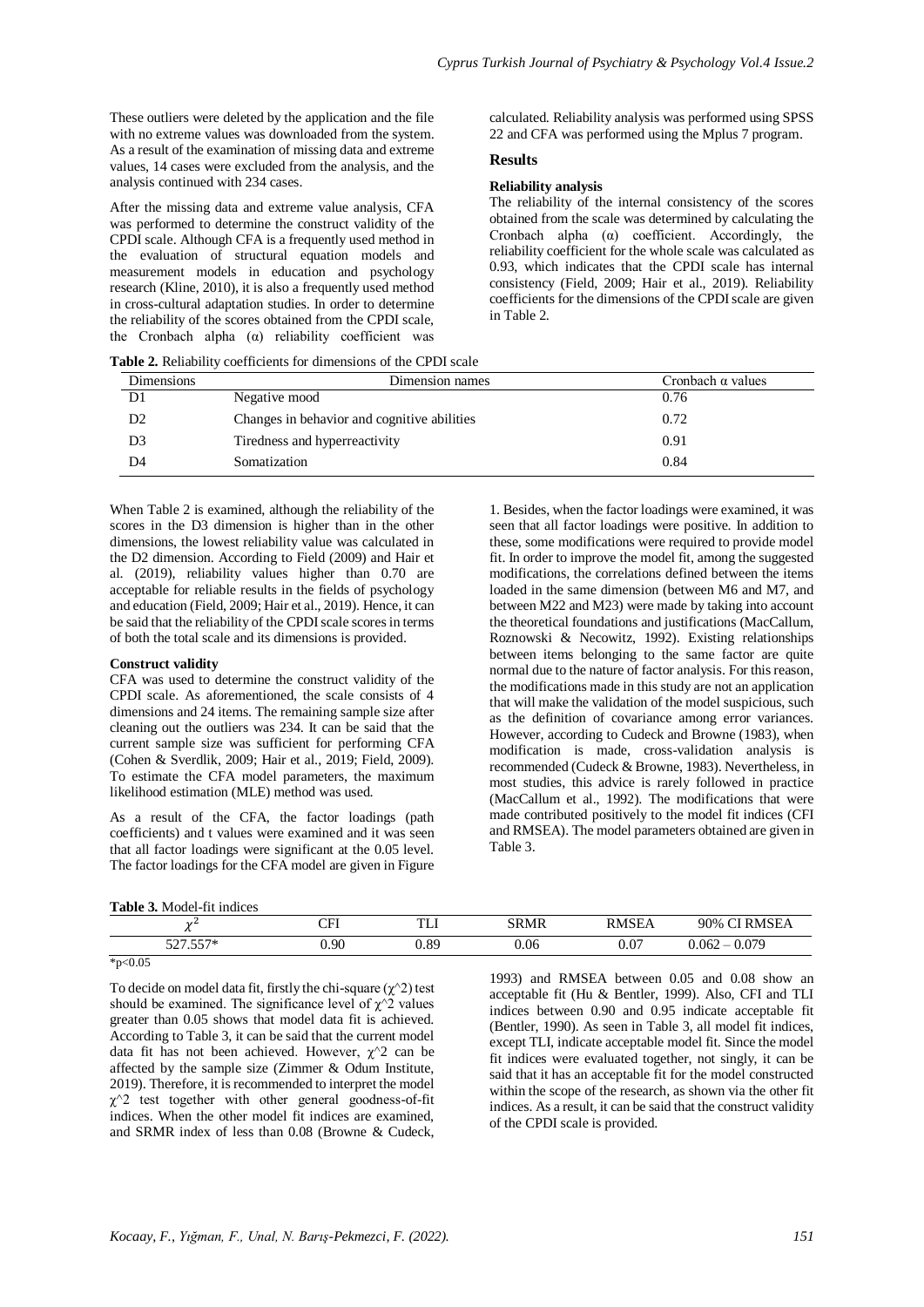|  | <b>Table 4.</b> Correlations between dimensions of the CPDI scale |  |  |  |  |
|--|-------------------------------------------------------------------|--|--|--|--|
|--|-------------------------------------------------------------------|--|--|--|--|

|                                             |          | Correlation values      |                 |              |  |
|---------------------------------------------|----------|-------------------------|-----------------|--------------|--|
| Dimensions                                  | Negative | Changes in behavior     | Tiredness and   | Somatization |  |
|                                             | mood     | and cognitive abilities | hyperreactivity |              |  |
| Negative mood                               | 1.00     |                         |                 |              |  |
| Changes in behavior and cognitive abilities | 0.81     | 1.00                    |                 |              |  |
| Tiredness and hyperreactivity               | 0.69     | 0.61                    | 1.00            |              |  |
| Somatization                                | 0.65     | 057                     | 0.84            | .00          |  |

Correlations between the dimensions of the CPDI scale are given in Table 4. According to Table 4, it is seen that the correlation values are in the range of 0.50-0.80. The correlation values of less than 0.90 between the dimensions indicate that there are unique variances that the dimensions explain specifically.

# **Discussion**

Within the scope of this research, it was aimed to adapt the CPDI scale reliably and validly to the Turkish sample. In line with this aim, construct validity was determined by conducting CFA, considering the data collected from 248 participants and the original dimensions and item loadings. Turkish adaptation of the CPDI scale's factor structure and reliability coefficient was found compatible with other adaptation studies in different cultures (Constantini & Mazzotti, 2020; Jahanshahi et al., 2020; Jiménez et al., 2021; Liu & Heinz, 2020). As a result of the analyses, the original structure of the scale was confirmed and construct validity was ensured.

The COVID-19 pandemic can lead to peritraumatic reactions and PTSD symptoms. Evaluating individuals' peritraumatic experiences and providing psychological and social support is of vital importance both in the pandemic process and in the normalization process. To manage mental health services, early detection of individuals with mental health problems is very important. Psychiatric nurses who have a vital role in managing psychiatric problems can use this measurement tool to determine the peritraumatic distress levels of people in the Turkish community. Using this tool is useful for identifying vulnerable people and improving their psychosocial health.

# **Limitations**

The current study is not without limitations. This research is an initial adaptation of the CPDI scale. Data were collected only at one point in time so construct validity of the adapted scale was proven only with one sample. Therefore, future studies should focus on proving the construct validity of the CPDI scale on other samples to obtain more reliable and valid results.

# **Declarations**

#### **Ethical Approval and Consent to Participate**

Ethics committee approval (Number: 30, Date: 27.08.2021) and institutional permission were obtained from the Non-Interventional Research Ethics Committee of the University of Ankara Medipol University, Turkey.

# **Consent for Publication**

# Not applicable.

# **Availability of Data and Materials**

Data sets used and/or analyzed during the study can be obtained from the relevant author upon appropriate request.

#### **Competing Interests**

The authors declare that no competing interests in this manuscript.

#### **Funding**

Not applicable.

#### **Authors' Contributions**

All the authors worked on all parts of the study. All authors have read and approved the final version of the article.

#### **Acknowledgements**

Not applicable.

#### **References**

Abad, A., da Silva, J. A., de Paiva Teixeira, L. E. P., Antonelli-Ponti, M., Bastos, S., Mármora, C. H. C., ... & da Silva, J. A. (2020). Evaluation of fear and peritraumatic distress during COVID-19 pandemic in Brazil. Advances in Infectious Diseases, 10(03), 184.

Aybek, E. C. (2021). Data preparation for factor analysis. URL: https://shiny.eptlab.com/dp2fa/

Bentler, P. M. (1990). Comparative fit indexes in structural models. Psychological Bulletin, 107, 238–246.

Bollen, K. A. (1987). Outliers and improper solutions. Sociological Methods & Research, 15, 375–384.

Bostan, S., R. Erdem, Y. E. Öztürk, Kılıç, T., & Yılmaz, A. (2020). The effect of COVID-19 pandemic on the Turkish society. Electronic Journal of General Medicine, 17(6), 1-8.

Brooks, S. K., Webster, R. K., Smith, L. E., Woodland, L., Wessely, S., Greenberg, N., & G. J. Rubin (2020). The psychological impact of quarantine and how to reduce it: Rapid review of the evidence. The Lancet, 395(10227), 912-920.

Browne, M. W., & Cudeck, R. (1993). Alternative ways of assessing model fit. In K. A. Bollen & J. S. Long (Eds.), Testing structural equation models (pp. 136–162). Newbury Park, CA: Sage.

Brunet, A., Weiss, D. S., Metzler, T. J., Best, S. R., Neylan, T. C., Rogers, C., … Marmar, C. R. (2001). The Peritraumatic Distress Inventory: A proposed measure of PTSD criterion A2. American Journal of Psychiatry 158(9), 1480-1485.

Caglar, E. E., Hamzaoğlu, N., Özcan, Y. S., & Kurtça, T. T. (2021). Investigation of anxiety and peritraumatic distress levels in context of various variables through COVID-19 outbreak: Turkey, the UK and the USA comparison. OPUS Uluslararası Toplum Araştırmaları Dergisi, 17(Pandemi Özel Sayısı), 1-1.

Cohen, R. J., & Swerdlik, M. (2009). Psychological assessment: An introduction to tests and measurements, (7th ed.). McGraw−Hill Primis.

Costantini, A., & Mazzotti, E. (2020). Italian validation of COVID-19 Peritraumatic Distress Index and preliminary data in a